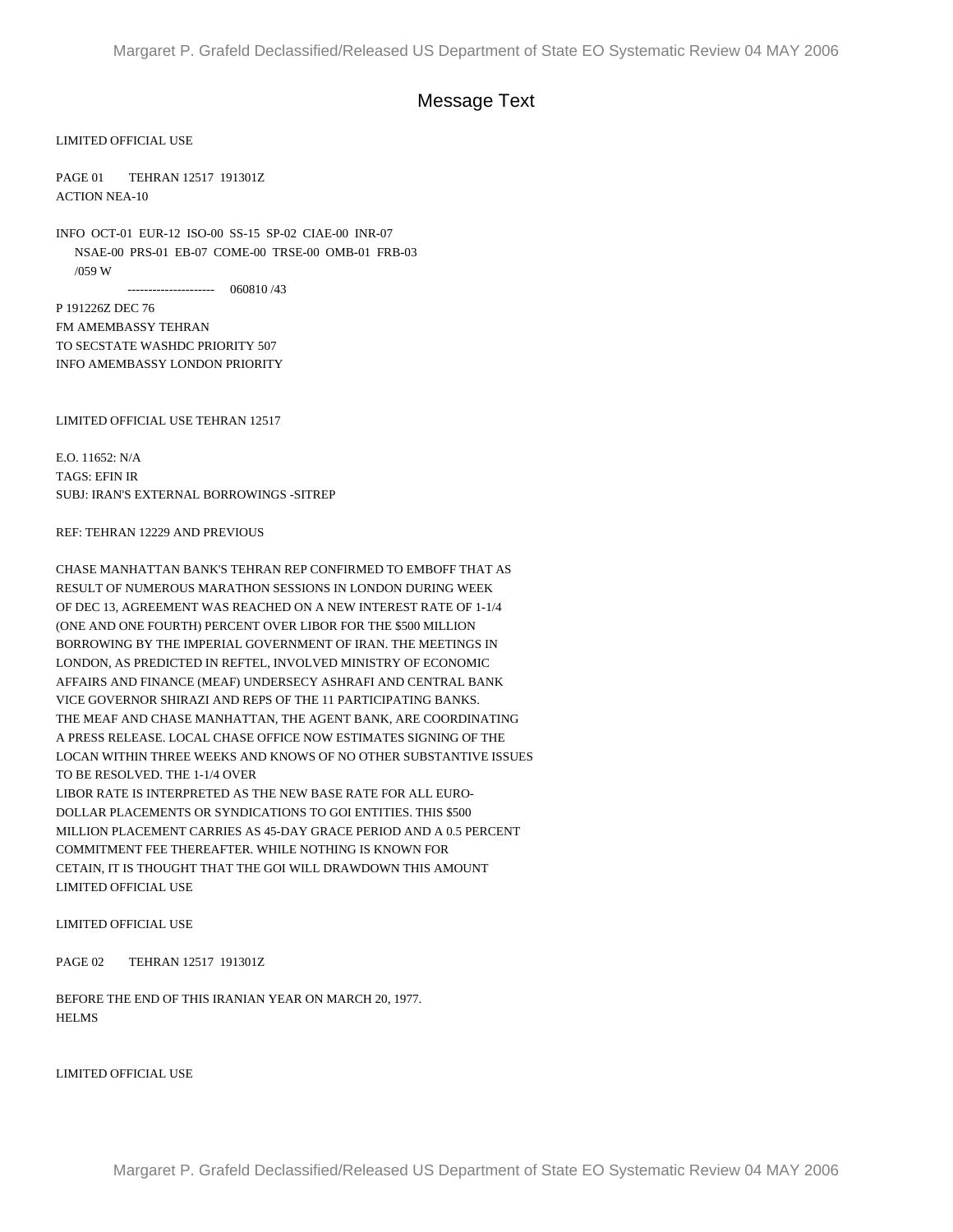NNN